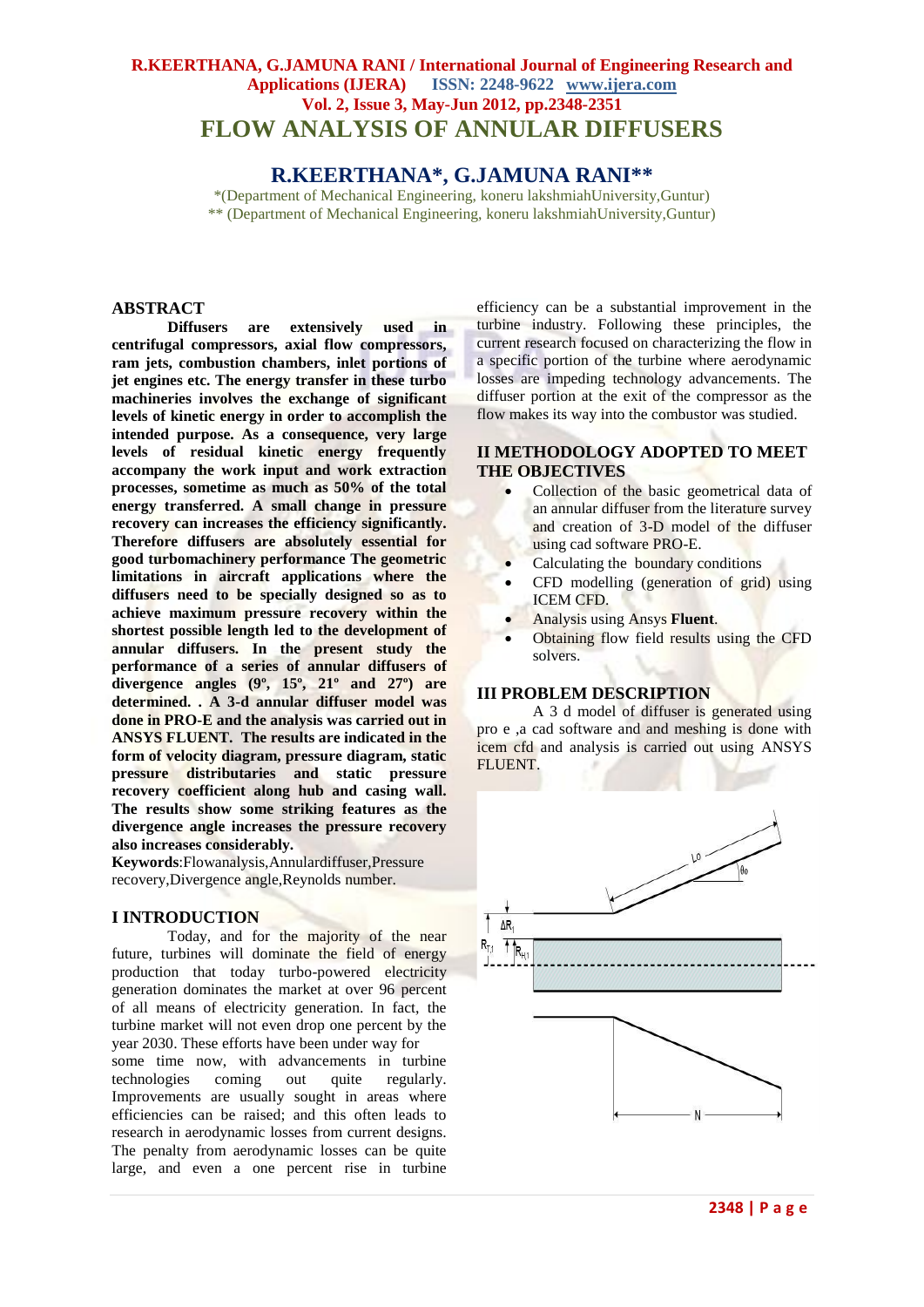### **R.KEERTHANA, G.JAMUNA RANI / International Journal of Engineering Research and Applications (IJERA) ISSN: 2248-9622 www.ijera.com Vol. 2, Issue 3, May-Jun 2012, pp.2348-2351**

|                                | Diffuser 1     | Diffuser 2         | Diffuser 3         | Diffuser 4 |
|--------------------------------|----------------|--------------------|--------------------|------------|
| $\theta_0$                     | 9 <sup>0</sup> | $15^{0}$           | 21 <sup>0</sup>    | $27^{0}$   |
| $R_{H1}$                       | $2.108$ cm     | $2.108 \text{ cm}$ | $2.108 \text{ cm}$ | 2.108 cm   |
| $R_{\scriptscriptstyle\rm TI}$ | 3.896 cm       | 3.896 cm           | 3.896 cm           | 3.896 cm   |
| $\Delta R_1$                   | 1.788 cm       | 1.788 cm           | 1.788 cm           | 1.788 cm   |
| $R_{H2}$                       | 3.594 cm       | 4.843 cm           | $6.164 \text{ cm}$ | 7.597 cm   |
| LO                             | 11.542cm       | 11.802 cm          | $12.21 \text{ cm}$ | 12.79 cm   |
| N                              | 11.4 cm        | 11.4 cm            | 11.4 cm            | 11.4 cm    |

# **IV MATERIAL PROPERTIES AND BOUNDARY CONDITIONS**

```
1. MESH MODEL:
     Solver type: pressure based
     Problem model: Standard k epsilon
2. MATERIAL :
     Fluid: Water vapour
     Casing material: Aluminium
3. BOUNDARY CONDITIONS:
     INLET:
        Mass flow rate: 0.02259kg/s
        Turbulence intensity : 
           for reynolds number 50000: 5% 
        Hydraualic diameter: 0.01788m
     OUTLET:
        Pressure: Atmospheric pressure (101.325)
4.RESULTS:
           The results that are taken for the present 
thesis work are as follows:
```
- Static pressure
- Pressure coefficient
- Velocity magnitude

# **V RESULTS AND DISCUSSIONS**

This chapter gives an insight of the findings that are obtained from the analysis of the 3-D annular diffuser done in CFD. Different modifications on the basic geometry were investigated to optimize the performance of the diffuser. First a model for the base diffuser was developed by taking its geometric data from literature and the performance data serve as a reference for comparing the performance of the modified. In order to find the optimum performance results of the annular diffuser geometric parameters has been varied and these results are projected below. It is assumed that the flow is exhausted to atmosphere, so pressure at exit of diffuser is assumed to be atmospheric. The meshed model of the annular diffuser is shown in below figure



Figures below represent the results generated by FLUENT. In these figures the fluid characteristics like velocity, pressure and turbulent kinetic energy are shown by different color.

A particular color does not give single value of these characteristics, but show the range of these values. If the value of a characteristic at a particular point falls in this range, there will be color of that range.

# **I. PRESSURE COEFFICIENT**

The static pressure coefficient distribution along the diffuser is shown in the below figures at different divergence angles (9◦, 15◦, 21◦, 27◦) **ANSYS** 





May 02, 2012<br>ANSYS FLUENT 12.0 (3d, pbns, ske)





Contours of Pressure Coefficient May 02, 2012<br>ANSYS FLUENT 12.0 (3d, pbns, ske)

Fig2:Pressure Coefficient distribution at a



May 02, 2012<br>ANSYS FLUENT 12.0 (3d, pbns, ske) Fig3:Pressure Coefficient distribution at a divergence angle of  $21<sup>0</sup>$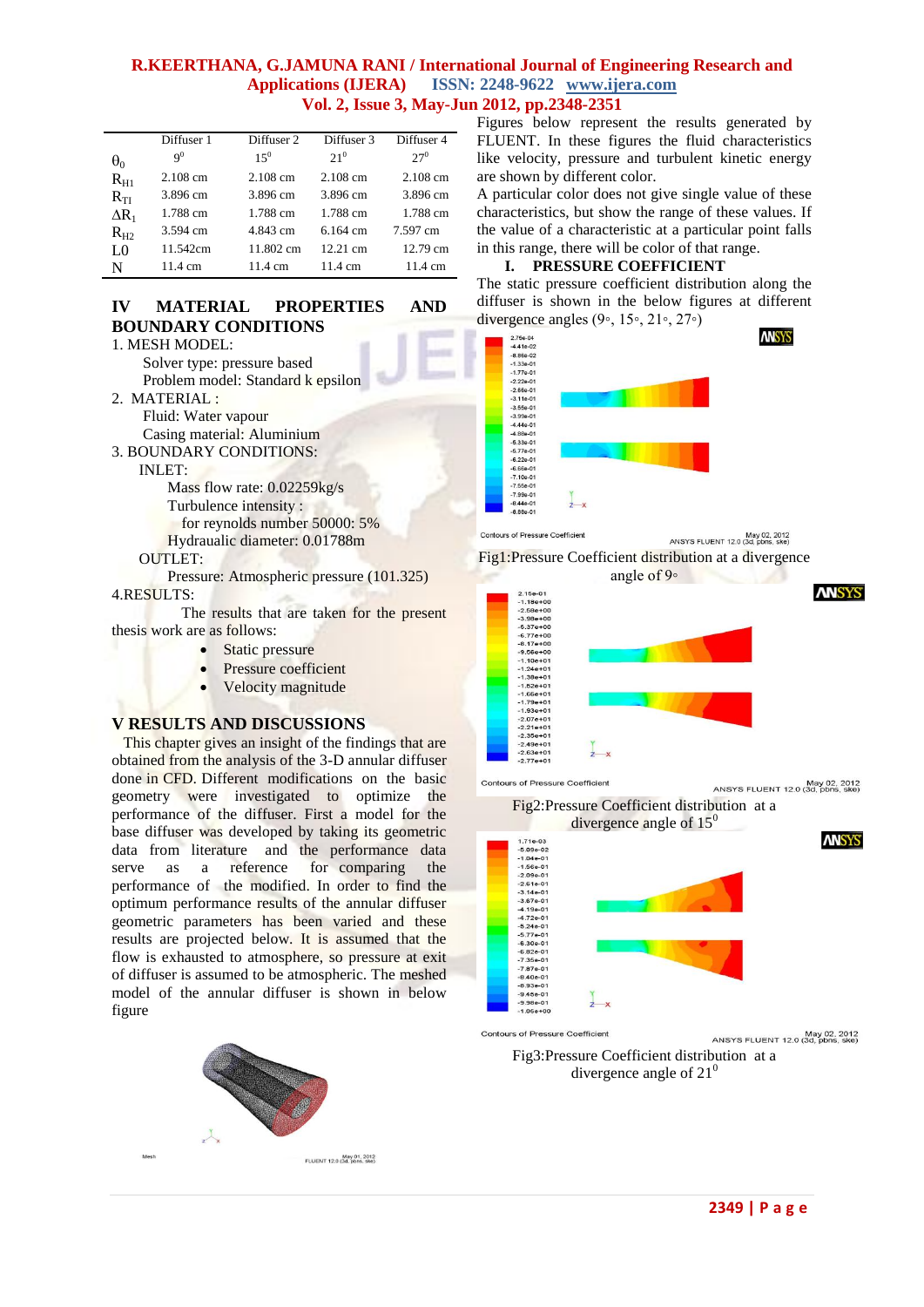### **R.KEERTHANA, G.JAMUNA RANI / International Journal of Engineering Research and Applications (IJERA) ISSN: 2248-9622 www.ijera.com Vol. 2, Issue 3, May-Jun 2012, pp.2348-2351**





Contours of Pressure Coefficient

Fig4:Pressure Coefficient distribution at a divergence angle of  $27^0$ .

The pressure coefficient is a dimensionless number which describes the relative pressures throughout a flow field in fluid dynamics. Every point in a fluid flow field has its own unique pressure coefficient. The distribution of the pressure coefficient along the diffuser is presented in the above figures.The pressure coefficient increases as the fluid flows but at the initial stages the pressure coefficient remains near constant.

# **II. GRAPHICAL REPRESENTATION OF PRESSURE COEEFICIENT:**

The variation of the pressure coefficient with X/L is shown in the below figures at different divergence angles (9∘, 15∘, 21∘, 27∘)



Pressure Coefficient May 01, 2012<br>FLUENT 12.0 (3d, pbns, ske) Fig5:Variation of Pressure coefficient with X/L



Pressure Coefficien May 01, 2012<br>ANSYS FLUENT 12.0 (3d, pbns, ske) Fig6:Variation of Pressure coefficient with X/L at divergence angle of 15◦

Pressure Coefficien May 01, 2012<br>FLUENT 12.0 (3d, pbns, ske) Fig7: Variation of Pressure coefficient with X/L at<br>ANSYS FLUENT 12.0 (3d, pbns, ske) divergence angle of  $21<sup>0</sup>$ 



Pressure Coefficient

May 01, 2012<br>FLUENT 12.0 (3d, pbns, ske)

Fig8:Variation of Pressure coefficient with X/L at divergence angle of  $27<sup>0</sup>$ 

Near the entrance region, the value of Cp is negative for the casing wall due to entrance static pressure disturbance. As the value of divergence angle increases, this negative value of Cp at hub wall also increases.

### **III IMPACT OF DIVERGENCE ANGLE ON PRESSURE RECOVERY IN DIFUSER**

Graphs are plotted taking X/L on X-axis and Pressure coefficient on Y-axis to know the impact of divergence angle on the pressure coefficient. The graphs are shown below,





From the above figure we can observe that pressure coefficient increases as the angle of divergence increases. Due to this increase in pressure coefficient the pressure recovery increases which is